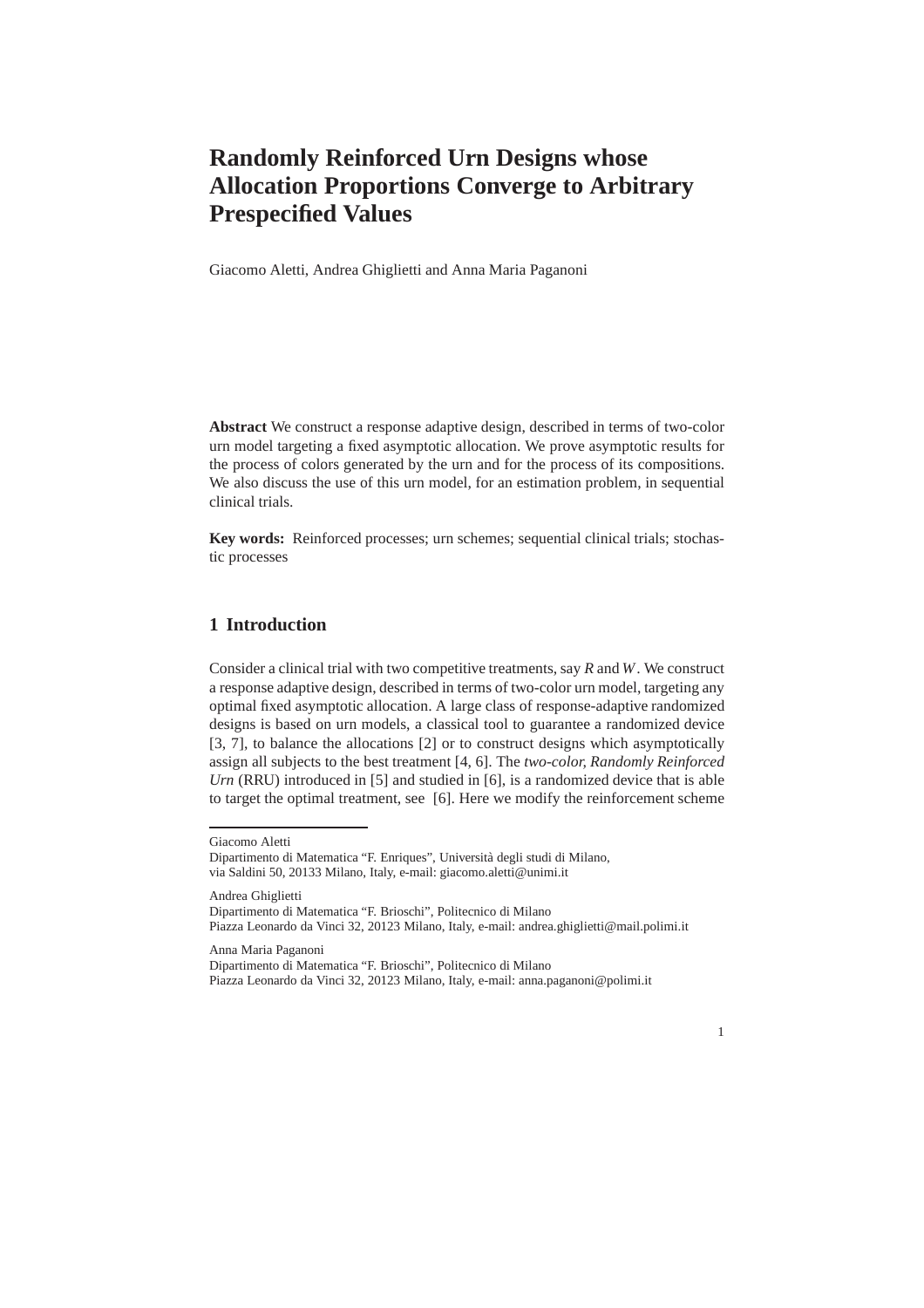of the urn in order to target asymptotically an optimal allocation proportion. Let us consider two probability distributions  $\mu_R$  and  $\mu_W$  with support contained in  $[\alpha, \beta]$ , where  $0 \le \alpha \le \beta \lt \infty$  and a sequence  $(U_n)_n$  of independent uniform random variables on  $(0,1)$ . We will interpret  $\mu_R$  and  $\mu_W$  as the laws of the responses to treatment *R* and *W*, respectively. We assume that both the means  $m_R = \int_{\alpha}^{\beta} x \mu_R(dx)$ and  $m_W = \int_{\alpha}^{\beta} x \mu_W(dx)$  are strictly positive. To get some intuition into the process  $X_n$ , visualize an urn initially containing  $r_0$  balls of color *R* and  $w_0$  balls of color *W*. Set

$$
R_0 = r_0, W_0 = w_0, Z_0 = \frac{R_0}{D_0}.
$$

At time  $n = 1$ , a ball is sampled from the urn; its color is  $X_1 = \mathbf{1}_{[0,Z_0]}(U_1)$ , a random variable with Bernoulli ( $Z_0$ ) distribution. Let  $M_1$  and  $N_1$  be two independent random variables with distribution  $\mu_R$  and  $\mu_W$ , respectively; assume that  $X_1, M_1$  and  $N_1$  are independent. Next, if the sampled ball is  $R$ , it is replaced in the urn together with  $X_1M_1$  balls of the same color if  $Z_0 < \eta$ , where  $\eta \in (0,1)$  is a suitable parameter, otherwise the urn composition does not change; if the sampled ball is *W*, it is replaced in the urn together with  $(1 - X_1)N_1$  balls of the same color if  $Z_0 > \delta$ , where  $\delta < \eta \in (0,1)$  is a suitable parameter, otherwise the urn composition does not change. So we can update the urn composition in the following way

$$
R_1 = R_0 + X_1 M_1 \mathbf{1}_{[Z_0 < \eta]}, \ W_1 = W_0 + (1 - X_1) N_1 \mathbf{1}_{[Z_0 > \delta]}, \ Z_1 = \frac{R_1}{D_1}.
$$

Now iterate this sampling scheme forever. Thus, at time  $n+1$ , given the sigmafield  $\mathcal{F}_n$  generated by  $X_1, ..., X_n, M_1, ..., M_n$  and  $N_1, ..., N_n$ , let  $X_{n+1} = \mathbf{1}_{[0, Z_n]}(U_{n+1})$ be a Bernoulli $(Z_n)$  random variable and, independently of  $\mathcal{F}_n$  and  $X_{n+1}$ , assume that  $M_{n+1}$  and  $N_{n+1}$  are two independent random variables with distribution  $\mu_R$  and  $\mu_W$ , respectively. Set

$$
R_{n+1} = R_n + X_{n+1}M_{n+1}1_{[Z_n < \eta]}, W_{n+1} = W_n + (1 - X_{n+1})N_{n+1}1_{[Z_n > \delta]}, Z_{n+1} = \frac{R_{n+1}}{D_{n+1}}.
$$

We thus generate two infinite sequences  $(X_n)_{n \in \mathbb{N}}$  and  $(Z_n)_{n \in \mathbb{N}}$  of random variables, representing the color of the ball sampled from the urn and the proportion of balls of color *R*, respectively.

In [1] the following asymptotic convergence result is proved.

**Theorem 1.** *The sequence of proportions*  $(Z_n)_{n \in \mathbb{N}}$  *of the urn process converges almost surely to the following limit*

$$
lim_{n\to\infty}Z_n=\begin{cases} \eta \text{ if } \int_{\alpha}^{\beta}x\mu_R(dx)>\int_{\alpha}^{\beta}x\mu_W(dx),\\ \delta \text{ if } \int_{\alpha}^{\beta}x\mu_R(dx)<\int_{\alpha}^{\beta}x\mu_W(dx). \end{cases}
$$

The urn proportion process  $(Z_n)_{n \in \mathbb{N}}$  converges to a value which depends on the unknown means of the reinforcement distributions. This aspect characterizes the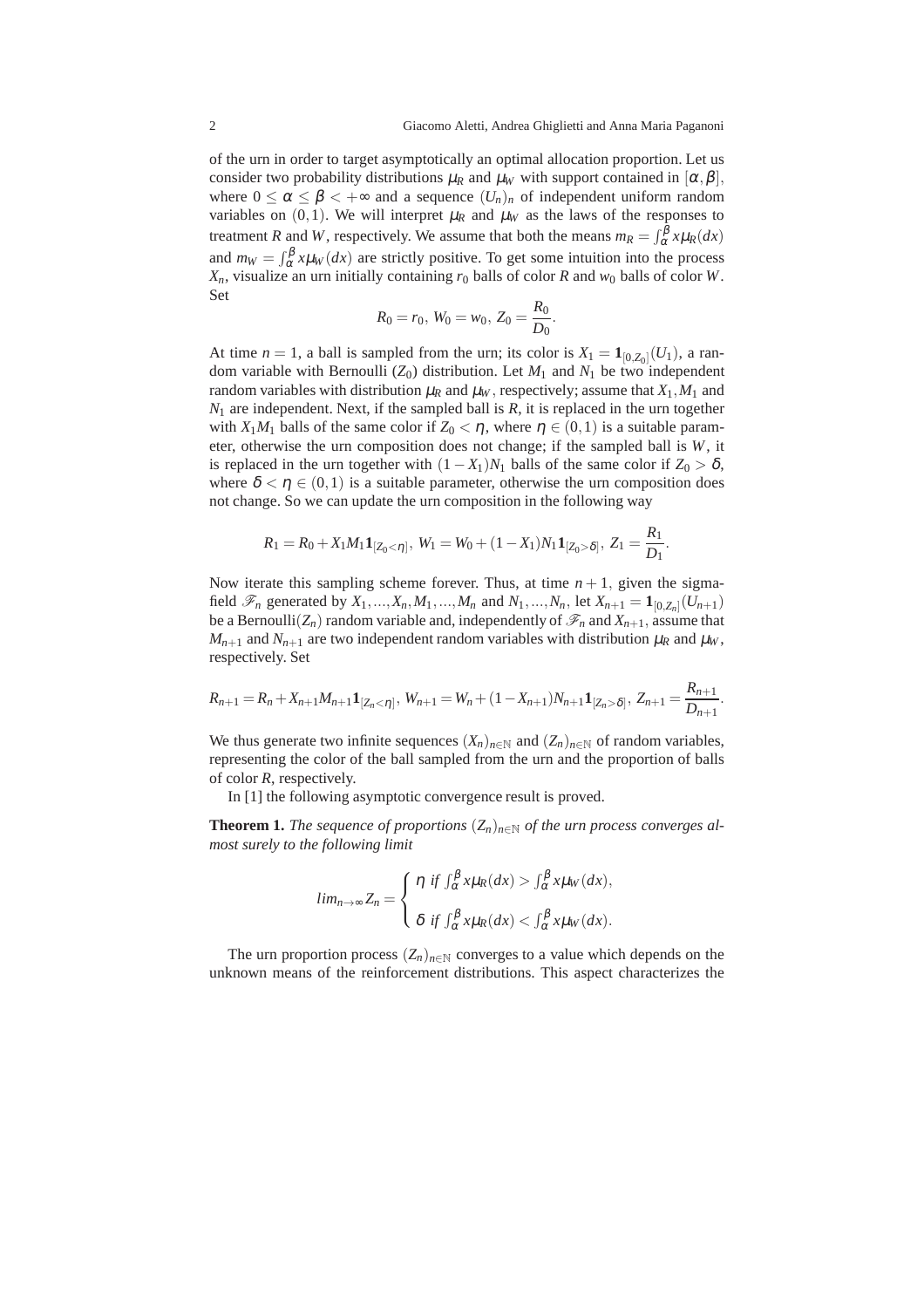adaptive nature of the design based on the urn model. In particular this modified urn model generates a process  $(Z_n)_{n\in\mathbb{N}}$  that converges to one of the values  $\{\delta, \eta\},$ according the reinforcement with the greatest mean. When  $m_R = m_W$  we don't have the explicit form of the asymptotic distribution of the urn proportion  $Z_n$ . Nevertheless, we know that  $(Z_n)_{n\in\mathbb{N}}$  converges to a random variable  $Z_\infty$  whose distribution has no atoms and its support is  $S_{\infty} = [\delta, \eta]$ .

## **2 An application to estimation in clinical trials**

Let us consider a treatment *W*, and suppose its mean effect on patients to be estimated during an adaptive clinical trial. Suppose that the distribution of random effect on patients of the competitor  $R$  can be modified arbitrarily. The aim of the experiment is to infer the mean effect of the treatment *W* by modifying suitably the mean effect of treatment *R*. Let us consider *K* urns with the same initial composition  $(R_0, W_0)$ . Red balls are associated with treatment *R*, while white balls with treatment *W*. We will denote with  $Z^j = (Z_n^j)_{n \in \mathbb{N}}$  the process of the urn proportion in the  $j^{th}$ urn, for *j* ∈ {1,2,..,*K*}.

At the beginning, we choose the distribution of treatment *R*, in order to set the mean of the random response to an initial value  $m_{R,1}$ . Let K urn processes start simultaneously. At each step, we draw a ball form every urn and we update the composition of each urn independently, following the model described in section 1. After reinforcements have been performed, we will have the compositions of *K* urns, and we can compute the empirical cumulative distribution function  $\widehat{F}_n$  of the random variable  $Z_n$ . Thanks to the Theorem 1, for every  $x \in [0,1]$ ,  $\widehat{F}_n(x)$  must converge to

$$
\begin{cases} F_{\eta}(x) = 1_{\{x \ge \eta\}} \text{ if } m_{R,1} > m_W, \\ F_{\delta}(x) = 1_{\{x \ge \delta\}} \text{ if } m_{R,1} < m_W. \end{cases}
$$

In the case of  $m_{R,1} = m_W$ , we compute off line the asymptotic cumulative distribution  $\hat{F}_e$  of  $Z_\infty = Z_e$ . In other words, we simulate other *M* urns, in order to get the empirical distribution of the limit *Z*∞. For this purpose *M*, the number of urns and *m* the number of draws can be arbitrarily large.

$$
\frac{1}{M} \sum_{i=1}^{M} 1_{\{Z_m^i < x\}} \simeq \widehat{F}_e(x), \qquad \text{for large m and M}.
$$

At each step, once every urn has been reinforced, we use the Wasserstein distance  $(d_W)$  to compute the distances between  $Z_n$  and the three asymptotic possible distributions. Then, we take the minimum among these distances and if it is lower than a suitable threshold  $\alpha$  we can assume the proportion  $Z_n$  has reached its limit.